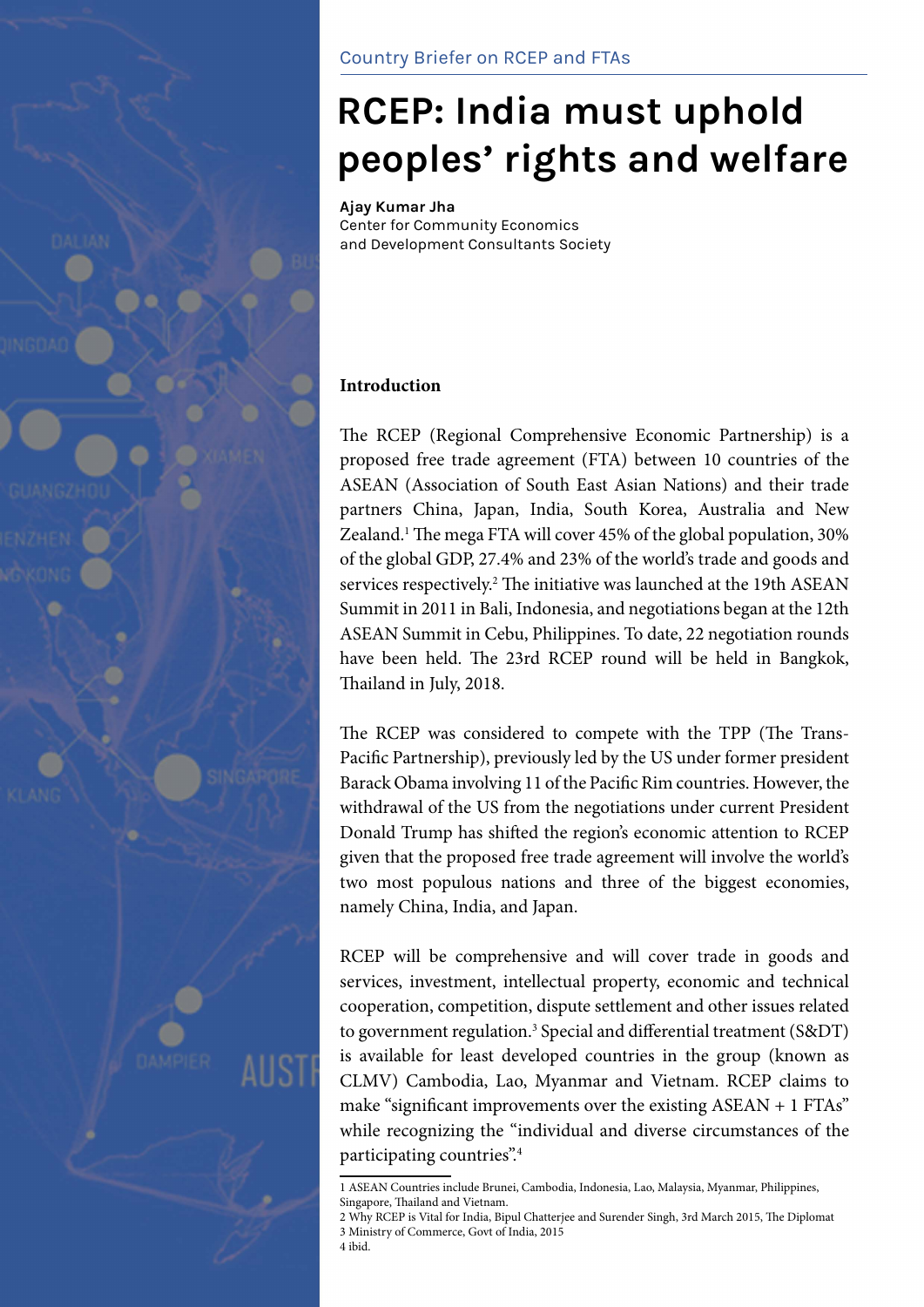

## **India and the RCEP**

In April 2015, India announced a new foreign trade policy that aimed to increase India's share of the global trade from current 2.1% to 3.5% and double its exports to \$900 billion by 2020.<sup>5</sup> The United States is by far India's largest single country trading partner, with whom its bilateral trade in goods and services stood at \$ 66.9 billion in 2013-14. In 2014, the two countries agreed to a target of \$ 500 billion per year without setting a deadline.

Over the past decade, India has signed FTAs with ASEAN, Korea, Japan and Malaysia. However, some insiders admit that India's trade partners have gained more from these agreements than India. India's experience with the regional trade agreements (RTAs) have been less than satisfactory because of the lack of competitiveness of its manufacturing sector and the lack of innovation and investment in sectors such as textiles, garments and pharmaceuticals.<sup>6</sup> In the case of ASEAN-India FTA, India's import from ASEAN rose by 79%, while its exports grew only by 39%.7

RCEP is a crucial consideration in India's trade policy. It is hoped that while RCEP will complement India's existing trade agreement with ASEAN countries' trade partners like Japan and South Korea, it will also act as a stepping stone for India's Act East Policy, given its absence in two other regional blocs, namely APEC and TPP. Furthermore, RCEP will facilitate India's integration in sophisticated regional production networks. India with its comparative advantage in ICT, IT enabled services, professional services, healthcare and education services will have greater access to new markets. The RCEP agenda brings with it the demands for market opening and the focus is India (and also Indonesia).8 India had initially adopted a three tiered approach, where tariff reduction was based on whether it has an FTA with member country of RCEP or not.<sup>9</sup> Under Tier 1, India offered 80% reduction in tariff lines to ASEAN countries, out of which 65% would come into force once the RCEP was enforced and the rest 15% would take place over the next 10 years. In Tier 2, India offered 65% tariff elimination to South Korea and Japan. In Tier 3, India offered 42.5% reduction in tariff lines to China, Australia and NZ, with which it had no FTAs.

#### **Current status of the negotiations**

RCEP negotiations have missed several deadlines. It was expected to be finalized by 2015 and then 2017. Negotiations are still ongoing, with

7 India changes track at RCEP negotiations, Kavaljit Singh,13th August 2016, www. madhyam.org 8 India's RCEP Challenge, 3rd December 2014, www. financialexpress.com

9 India has already signed FTAs with ASEAN, Japan and South Korea.

<sup>5</sup> India's Trade Policy Dilemma and the role of domestic reforms, Hardeep S Puri, 6th February, 2017, carnegieindia.org

<sup>6</sup> ibid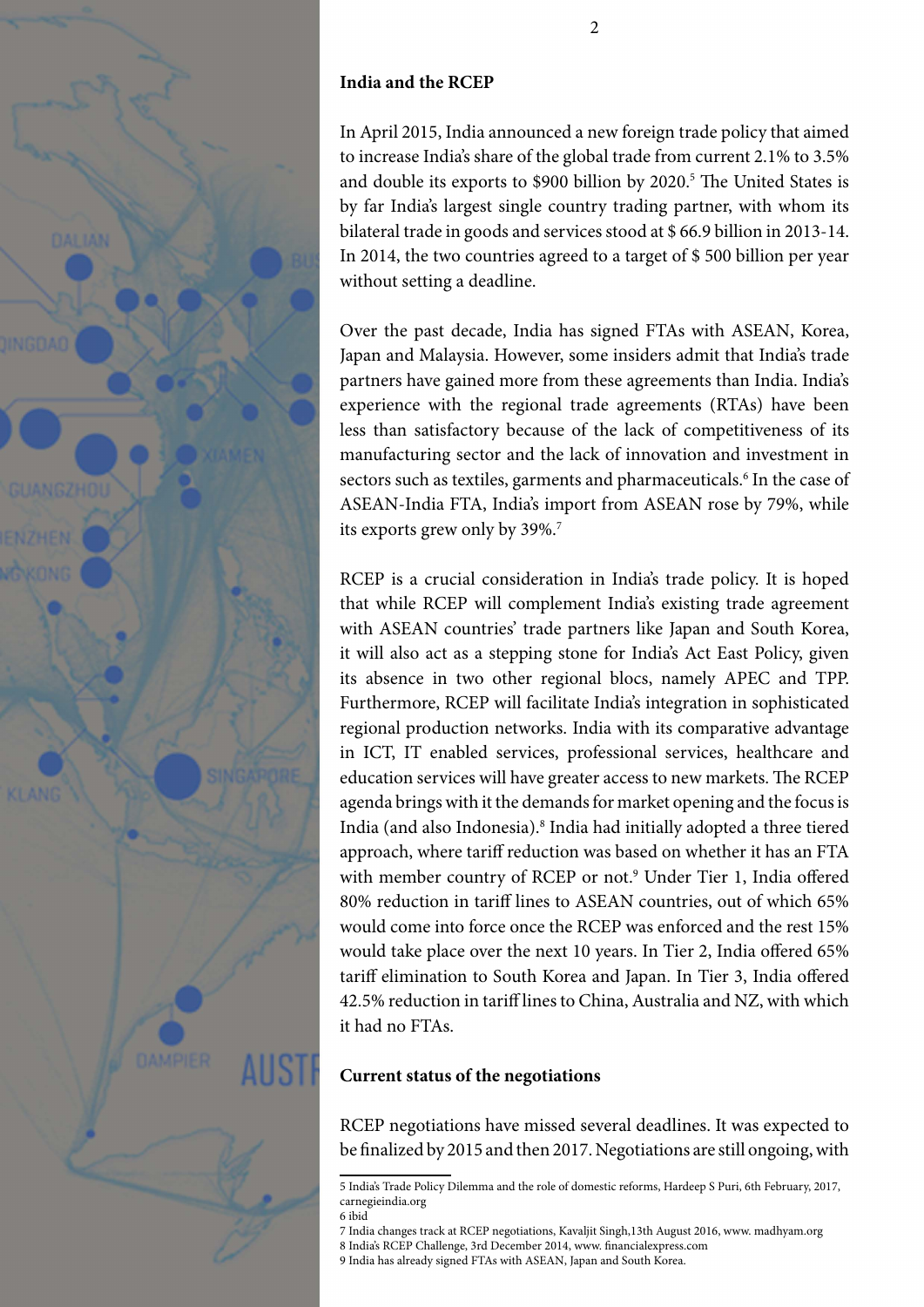

only two chapters (on small and medium enterprises and technical cooperation) concluded as of 2018 as member countries have yet to agree on tariff reduction for goods while discussions on the services have come to a standstill.

India has significantly changed its initial 3-Tier tariff reduction offer. Now India is willing to offer a reduction on 80% of all tariff lines with a 6% deviation. Under this scenario, India may offer a reduction on 74 – 86% of goods depending on trade relations with member countries.10

Other nations want to restrict deviation to 1 to 2 % but richer nations like Australia and New Zealand want a reduction of up to 92% on all goods items.<sup>11</sup> On services trade, where India is primarily interested in securing greater market access and easing restrictions in the sector, it is especially looking at opening up issues under Mode 4 which deals with cross-border migration of service professionals. However, discussions on services trade have been affected by global protectionism in the sector.12 The coverage given to services and digital economy was very modest and would have no protection for labour and the environment.<sup>13</sup>

#### **Major Concerns Regarding RCEP**

RCEP is being negotiated in the shrouds of secrecy. There is no text available to the public and it raises suspicion. Public opinion in the past decade has increasingly shifted against such trade agreements for a number of reasons. There have been very few consultations with stakeholders except business community in the member countries. There have been no public consultations in India either with CSOs and other stakeholders. Civil society and the farmers groups have already raised this issue and have opposed stricter medicine monopolies at RCEP negotiations.<sup>14</sup> They have also raised concerns such as lack of disclosure policy, restricted access to medicine and increased protection of investors' rights etc.15 A number of trade unions and farmers groups have also opposed RCEP on the grounds of dilution of labour laws, unequal competition for Indian farmers, and possible damage to Indian manufacturing, dairy and agriculture sectors.<sup>16</sup> Activists have also called for ex ante human rights assessments of the FTAs, and called on the ASEAN intergovernmental Commission on HR (AICHR) and national human rights institutions of member countries to help governments assess the social impacts of mega regional trade agreements.17

<sup>10</sup> Subhayan Chakaborty, Business standard, New Delhi, 24th May2017, www.businessstandard.com 11 ibid

<sup>12</sup> ibid

<sup>13</sup> India pressured to give up on tariffs at RCEP, Hanoi, www.thedollarbusiness.com

<sup>14</sup> Civil society opposes stricter medicine monopolies at RCEP negotiations, Belinda Townsend, Shailly Gupta, Patricia Ranald and Leena Menghaney, The third World Network

<sup>15</sup> Civil society raises concern on RCEP negotiations, 20th April, 2016, Down to Earth

<sup>16</sup> Activist say the RCEP free trade pact will damage Indian manufacturing, dairy and agriculture sectors, 2nd December 2014, the Business World

<sup>17</sup> A new generation of FTAs that privilege business interest over human rights, Shalini Bhutani, 30th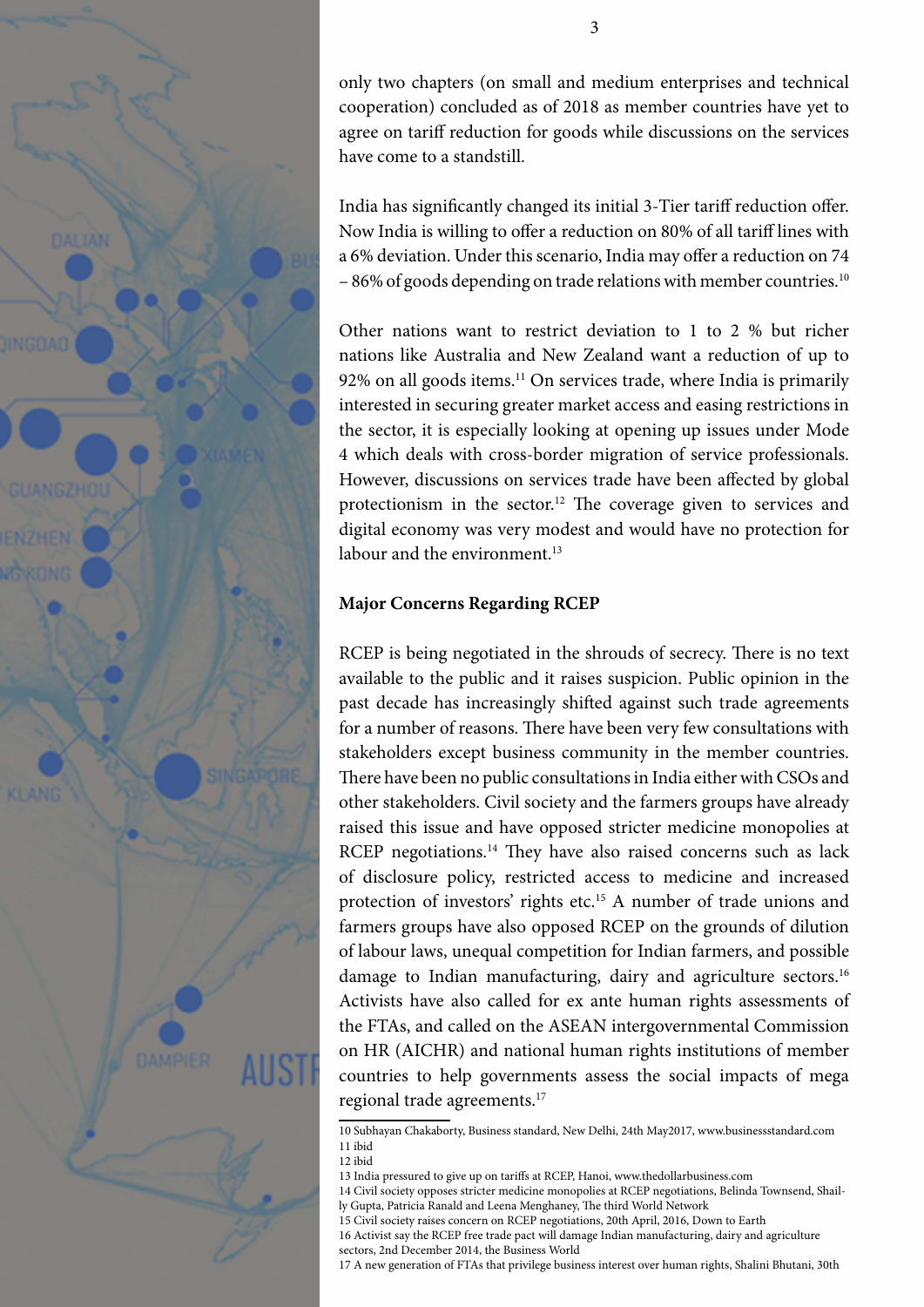

#### **Impacts to India's economy, sovereignty and peoples**

The RCEP will have a number of adverse impacts on the Indian economy, workers and migrants, agriculture and land and peoples' access to life saving medicines.

*Impacts on the economy:* There are growing concerns of cheap Chinese manufacturing goods glutting Indian markets. Right now Chinese products have to pay duty in India. China has to have a joint venture in Thailand or Malaysia from where products can be exported to India at zero duty under ASEAN-India FTA.18 If RCEP comes into force, Chinese goods will enter India duty free. India's trade deficit with China has been rising. In 2017, India's trade deficit with China stood at \$37 billion<sup>19</sup>. With a bilateral trade of \$11.2 billion, India's exports to China were \$9.6 billion while imports were \$61.5 billion.<sup>20</sup> China's exports have been growing at a much faster pace than India's. India frequently uses anti-dumping duties.<sup>21</sup> As a result India's micro, small, and medium enterprises that face stiff competition from imported manufactured products from China are demanding cutbacks in imports. India also runs a trade deficit with other RCEP nations such as Australia, South-Korea, Japan, Malaysia and Indonesia.<sup>22</sup>

RCEP will have serious implications to India's national sovereignty as well. Future governments will be bound to trade commitments that may hinder them from exercising full control over their policy space and regulatory powers.

RCEP could result in significant revenue loss as the country imposes higher Most Favored Nation<sup>23</sup> applied tariff rates (both in manufactured goods and agriculture products) in comparison to other RCEP countries. According to India's commerce ministry officials, the estimated the potential tax revenue loss from joining RCEP could be around 1.6% of country's GDP.<sup>24</sup>

*Employment and Workers:* One million people enter workforce every month in India. However, jobs creation has not been able to keep pace. From 1991-2013, India created only 140 million jobs – a fraction of more than 300 million required; the presence of 7.7 million unemployed people is a time bomb that any government cannot afford to overlook.25 The unemployment has been rising despite the fact that India achieved near two-digit growth rate for most of the

25 Why RCEP is vital for India, the diplomat.com

August 2016

<sup>18</sup> The RCEP effect on India, Ajay Srivastava, the Hindu businessline, 11th July 2016

<sup>19</sup> India's trade deficit with China stands at \$37 billion in April-October, The Economic Times, 18th Dec 2017

<sup>20</sup> India changes track at RCEP negotiations, Kavaljit Singh, 13th August 2016, www. madhyam.org 21 During 1994 – 2014, there were 134 cases where India imposed anti-dumping duties on goods from China.

<sup>22</sup> India changes track at RCEP negotiations, Kavaljit Singh, 13th August 2016, www. madhyam.org 23 The Most Favored Nation principle of the WTO compels countries to extend special favours (such as lower customs duty rate for one of their products) given to trading partners to all WTO members. 24 ibid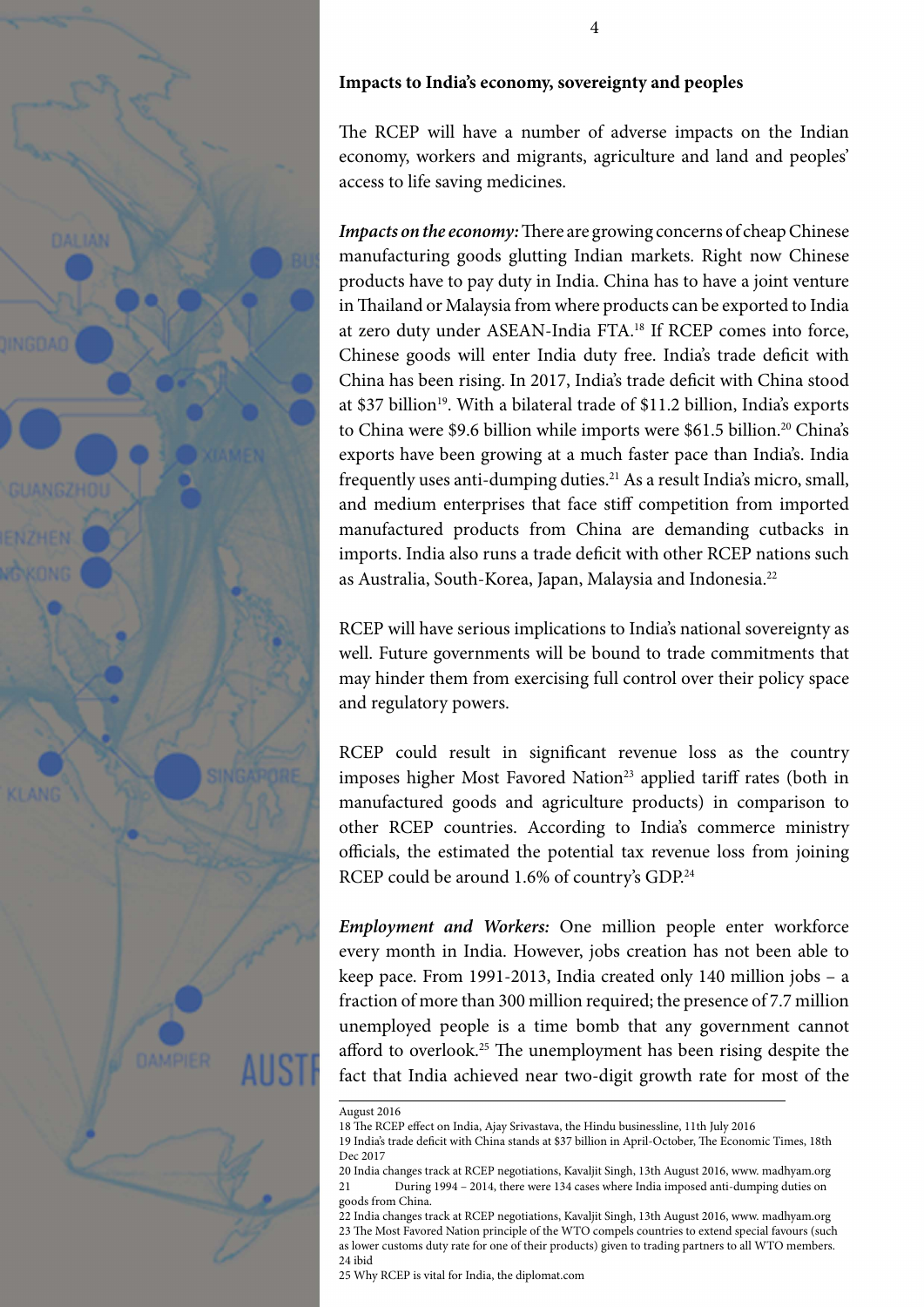

same period. In 2015, India attracted an estimated \$63 billion in FDI, surpassing China and the US.<sup>26</sup> However, this has failed to translate into jobs. In 2017, India's skill development ministry announced abandoning its goal of training 500 million people by 202227.

India's participation in RCEP is further expected to compound these problems as RCEP may endanger jobs of people working in SMEs that can be negatively affected by the flooding of cheap imports. RCEP can lead to a race to the bottom in terms of labor and environmental standards in India as the government attempts to create enabling environment for foreign business, but to the detriment of people and the environment.

*Agriculture and Land:* The Indian agriculture sector, which is already burdened by unfair competition and reduced protection, will be hit doubly hard. For one, Indian agricultural products will face unfair competition. Second, RCEP will impose higher levels of IP protection to seeds and force countries to comply with UPOV 1991: a set of plant variety protection standards that favors seed companies at the expense of farmer's rights to seed<sup>28</sup>. This will conflict with the country's Protection of Plants Varieties and Farmers Rights Act of 2001 which provides farmers the freedom to save their seeds. The right to save seeds and seed sovereignty are one of the most likely casualties of India's joining RCEP.29

Another issue of potential conflict will be land. Landlessness is already recognized as by far the most serious impediment to the revival of the manufacturing sector<sup>30</sup>. Huge tracts of agriculture land have been already diverted to nonagricultural uses (SEZ infrastructure and real estate) and further alienation of agriculture land is the most obvious probability. This is despite the fact that the Ministry of Agriculture recognizes that alienation of land is one of the pressing challenges in agriculture<sup>31</sup>.

*Public services and access to life saving medicines:* If leaks of the draft negotiation text are to be believed, Japan and South Korea are pressing for TRIPS Plus IP protection regimes in the RCEP. They have proposed several provisions that would award additional privileges to the pharmaceutical industries. These include patent term extensions, seizure of suspected IP-infringing medicines in trans-shipment and equally worrying damages for patent infringement determined

<sup>26</sup> India's Trade Policy Dilemma and the role of domestic reforms, Hardeep S Puri, 6th February, 2017, carnegieindia.org

<sup>27</sup> Govt abandons goal of training 500 million people in new skills by 2022, Prashant K Nanda, 8th Jun 2017

<sup>28</sup> Civil society groups reject RCEP: Excessive corporate powers at the expense of people's rights, 24 Aug 2016

<sup>29</sup> Civil society raises concern on RCEP negotiations, 20th April, 2016, Down to Earth

<sup>30</sup> India's Trade Policy Dilemma and the role of domestic reforms, Hardeep S Puri, 6th February, 2017, carnegieindia.org

<sup>31</sup> Ministry of Agriculture and Farmers' Welfare, GOI, Annual report, 2016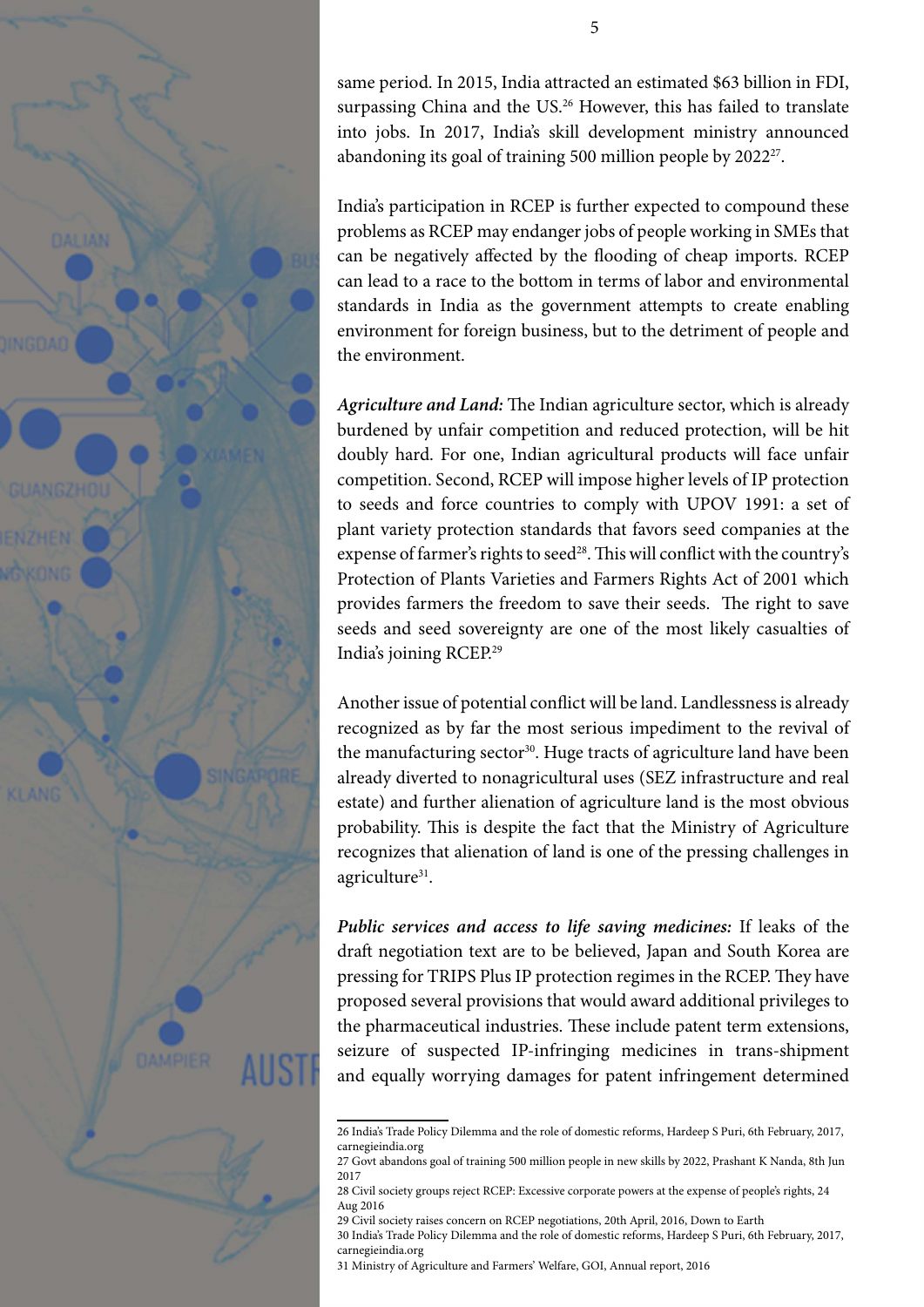

according to the value assessed by the patent owner.<sup>32</sup> If these proposals are agreed, they can delay the market entry of generic drugs in the region. The impact may be felt globally.

India and China are major suppliers of generic medicine for the world's poor. The role of Indian generic firms in substantially lowering the prices of HIV medicines is well known and appreciated. This has been possible because India's IP laws balance private rights with public investments.<sup>33</sup> India does not grant IP protection beyond 20 years and does not grant patents for new forms or new uses of a known substance. This protection may be lost if Japan's proposal is agreed. The current WTO TRIPS framework already provides extensive IP rights protection for corporations and RCEP's use of TRIPS-plus provisions will further hinder developing and underdeveloped countries from taking measures to ensure prompt availability of affordable medical products and technologies.

Patients groups including Delhi Network of Positive People (DNP+) along with International Treatment Preparedness Coalition South Asia held a protest in front of the Japanese Embassy in New Delhi in June 2015. According to the group, "leaked RCEP text appears to be a carbon copy of the worst IP provisions of the TPP that seek to stamp out generic competition and restrict access to affordable medicine."34 The UN Secretary General's high level panel on access to medicines, in a report released in September 2016, recommended countries to undertake rigorous public health impact assessment of the proposed trade agreement as an imperative to inform the negotiations.<sup>35</sup> This proposal is urgent and necessary.

## **Conclusion**

Export led growth has been the dominant paradigm for East Asian Economies. However, the global financial crisis of 2008 and the subsequent recession in developed countries have revealed the vulnerabilities of export led growth models. China, South Korea, and Japan are the main protagonists of this paradigm.

The bulk of India's growth emanates from domestic consumption which constitutes nearly 70% of the GDP.<sup>36</sup> Joining the RCEP would definitely have economic, social and environmental costs. Threats to the livelihoods of millions of farmers and workers due to cheaper imports are real and present danger.

<sup>32</sup> RCEP, the trade agreement you have never heard of but should be concerned about, www.theconversation.com

<sup>33</sup> ibid

<sup>34</sup> Press statement: civil society raises major concerns on India's engagement with the massive RCEP trade deal, donttradeourlivesaway, 11th June 2015

<sup>35</sup> Civil society opposes stricter medicine monopolies at RCEP negotiations, Belinda Townsend, Shailly Gupta, Patricia Ranald and Leena Menghaney, The Third World Network

<sup>36</sup> India changes track at RCEP negotiations, Kavaljit Singh, 13th August 2016, www. madhyam.org